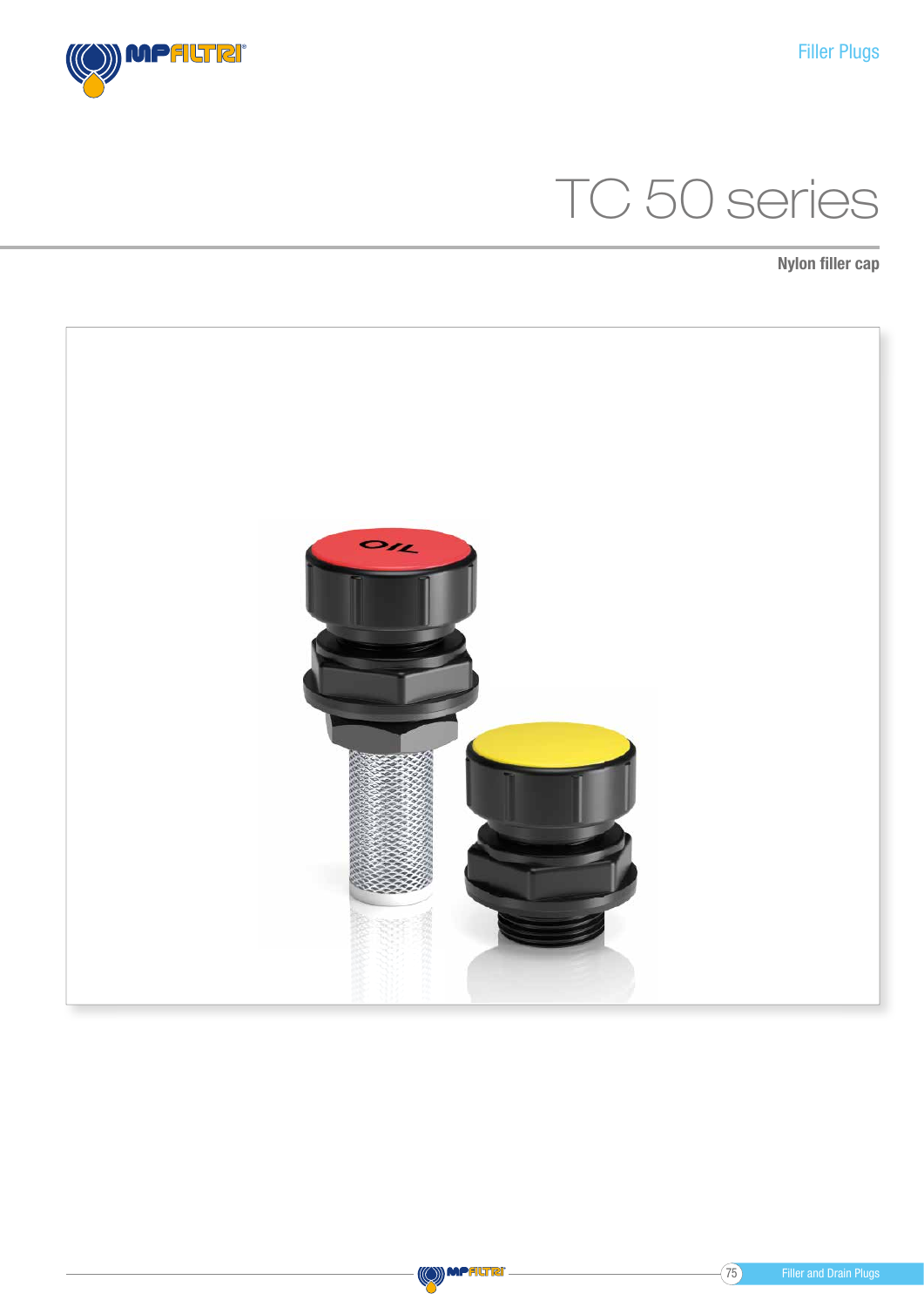## GENERAL INFORMATIO

#### Technical data

#### Filler plugs

Nylon filler plug and the cover: Nylon and the Cover: Nylon

TC50 is a range of plastic compact air breathers and filler plugs for protection of the tank against the solid contamination contained into the air and filling of the fluid into the systems during the commissioning and maintenance procedures.

They are usually directly fitted on the tank.

Available features:

- G 1" male threaded connection, with or without nut
- Metal filtration, to hold the coarse contamination contained into the air
- Filling basket, to hold the coarse contamination contained into the fluid and to diffuse the fluid flow into the tank
- Caps with different graphics and colours, for the use in several applications

Common applications:

- Hydraulic systems
- Mobile machines
- Industrial equipment

#### Materials

- 
- Filter element: Galvanized steel
- Filler cap: Nylon
- Strainer: Galvanized steel / Nylon AISI 304 / Nylon
- Collar: Nylon
- Seals: Inorganic fibre
- Ringnut: Phosphatized steel

From -25  $^{\circ}$ C to +100  $^{\circ}$ C **Temperature** 

Weight TC 50 G1" conn. 0.70 kg TC 50 with ringnut 0.10 kg

25 pcs/pack **Quantity** 



#### Designation & Ordering code

| FILLER PLUG - TC50 |                                |                         |             |    |     |            |                   |                    |     |            |
|--------------------|--------------------------------|-------------------------|-------------|----|-----|------------|-------------------|--------------------|-----|------------|
|                    | <b>Series and size</b>         | Configuration example : | <b>TC50</b> | G1 | L90 | P          | R                 | 0                  | C70 | <b>P01</b> |
| <b>TC50</b>        |                                |                         |             |    |     |            |                   |                    |     |            |
|                    |                                |                         |             |    |     |            |                   |                    |     |            |
|                    | <b>Connections to the tank</b> |                         |             |    |     |            |                   |                    |     |            |
| G1<br><b>GA</b>    | G 1"                           |                         |             |    |     |            |                   |                    |     |            |
|                    | With ringnut                   |                         |             |    |     |            |                   |                    |     |            |
|                    | <b>Filtration rating</b>       |                         |             |    |     |            |                   |                    |     |            |
| <b>L90</b>         | Galvanized steel               |                         |             |    |     |            |                   |                    |     |            |
|                    |                                |                         |             |    |     |            |                   |                    |     |            |
| <b>Seals</b>       |                                |                         |             |    |     |            |                   |                    |     |            |
| P                  | Inorganic fiber                |                         |             |    |     |            |                   |                    |     |            |
|                    | <b>Cover colour</b>            |                         |             |    |     |            |                   |                    |     |            |
| R                  | Red                            |                         |             |    |     |            |                   |                    |     |            |
| Y                  | Yellow                         |                         |             |    |     |            |                   |                    |     |            |
|                    |                                |                         |             |    |     |            |                   |                    |     |            |
|                    | <b>Cover wording</b>           |                         |             |    |     |            |                   |                    |     |            |
| 0                  | Oil                            |                         |             |    |     |            |                   |                    |     |            |
| N                  | Neutral                        |                         |             |    |     |            |                   |                    |     |            |
|                    |                                |                         |             |    |     |            |                   |                    |     |            |
| <b>Basket</b>      |                                |                         |             |    |     |            |                   |                    |     |            |
| S                  | Without basket                 |                         |             |    |     |            |                   |                    |     |            |
| <b>C70</b>         | $L = 70$ mm - galvanized steel |                         |             |    |     |            | <b>Execution</b>  |                    |     |            |
| 170                | $L = 70$ mm - AISI 304         |                         |             |    |     | <b>P01</b> |                   | MP Filtri standard |     |            |
|                    |                                |                         |             |    |     |            | Customized<br>Pxx |                    |     |            |
|                    |                                |                         |             |    |     |            |                   |                    |     |            |